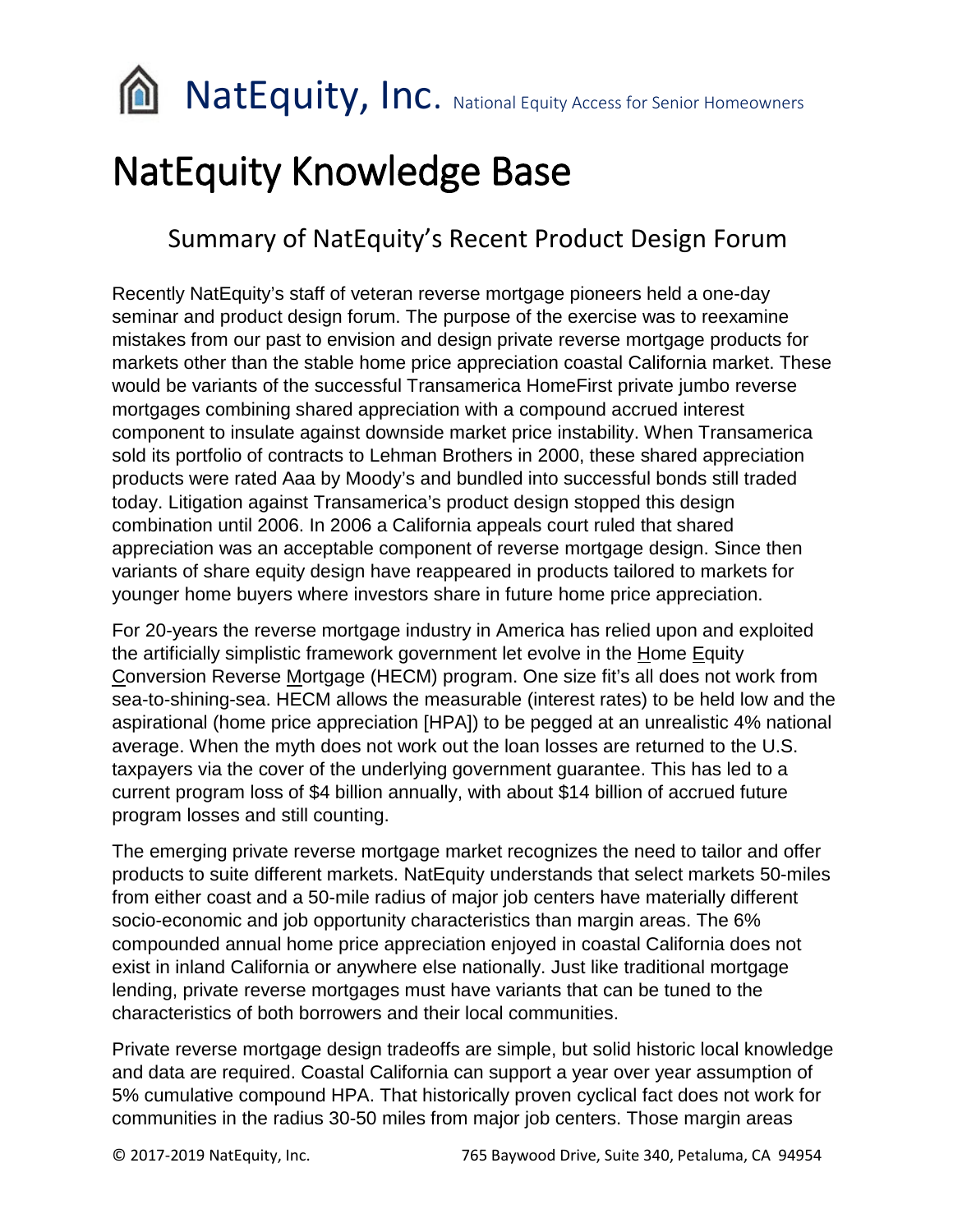require a base accrued interest rate component, plus some supportable level of cyclical HPA upside. More than 50 miles inland from the Pacific Ocean further changes the complexion of products. These observations come from 30-years as veteran pioneers in the reverse mortgage business.

NatEquity draws upon products we designed at Transamerica HomeFirst in the 1990s, several of which we had on the shelf but never brought to market. The housing market nationally suffered its worst decline in 40 years in 2008. Analysis of data after the 2008 housing crisis supports our design thesis. Home prices in key coastal California zip codes went flat or down 3% in 2008 but rebounded dramatically after 18-24 months. Home values in these areas have nearly doubles in the 10 years since 2008. Home in the radius of 20-50 miles from a major job center or from the coast have fared less well. Much of the mid-west is only beginning to again enjoy 2008 home price levels.

# **Product Design for the Margins in California and Elsewhere**

NatEquity has modeled and is comfortable with a supplemental product that profits from future home appreciation capped at 3% to 4%, combined with a today initial accrued interest rate of 4%. The anticipated future home appreciation rate used will draw upon NatEquity's historic HPA studies done for secondary and margin markets in California and out of state. Stress testing has shown this alternative product to perform better than NatEquity's core shared future home appreciation product for our primary coastal California markets, but with more potential volatility.

NatEquity's home equity sharing "option" type contract is currently unregulated under regulations from the Federal Reserve, the Consumer Financial Protection Bureau and the State of California. NatEquity does not believe this will always be the case. NatEquity's disclosures and contract documentation mimic and are compliant with FED and CFPB standards, but do not contain the regulated interest coupon component.

The introduction by NatEquity of a regulated interest component product will require operating as either a state licensed mortgage broker or State of California regulated community bank. Transamerica HomeFirst operated as state regulated community bank.

2.1 million senior homeowners over age 75 live in the coastal eleven counties of California. Part of this population live in the 20-50-mile radius from major employment centers which NatEquity considers secondary markets. These secondary markets require an additional product to support both NatEquity's contract and captive sales forces. Approximately 2.5 million additional senior households are in margin inland California markets and markets identified out of state.

NatEquity recognizes we will not attempt to offer product in locations where we do not expect to be able to operate profitably. As stated above and reinforced by historical data, not all reverse mortgage markets can be expected to be profitable for private market products. Operating in markets without profitable economies of scale inhibit the ability to proactively service contracts on a cost-effective basis.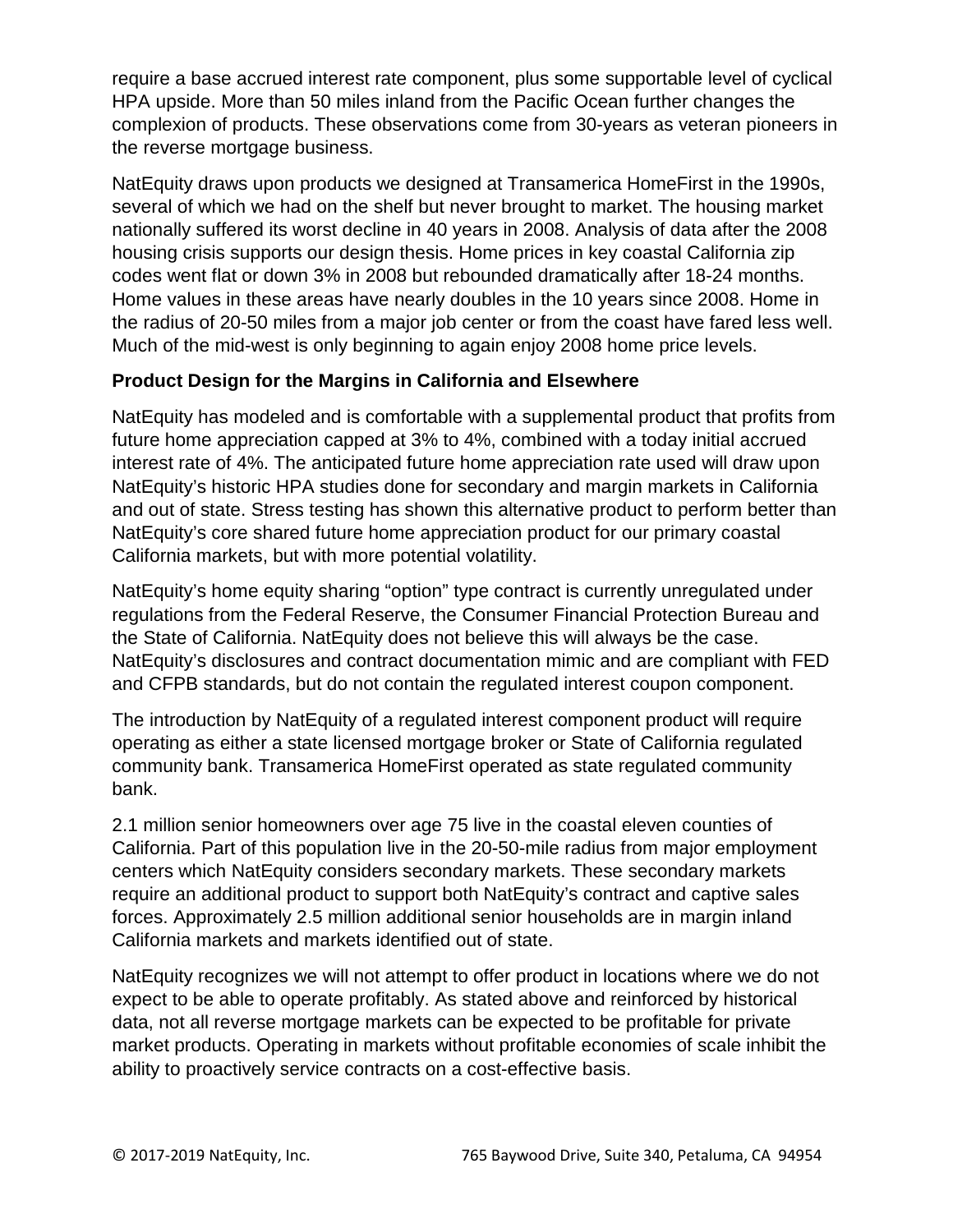## **Product Design is Trial and Error – What Were the Errors?**

### 1. Line of credit features that became instant lump sum draws:

In reaction to HECM introducing a line of credit/limp sum feature in 1994, HomeFirst introduced the "Cash Account". Mathematically it was not difficult to scale the available lump sum to the prevailing interest rate and anticipated life expectancy of the borrower. Like HECM, the longer the homeowner did not draw on the line of credit, thus accruing interest, the larger the available balance became over time.

The oversight for both HomeFirst and HECM was the appeal of this product to senior homeowners with deep financial problems requiring immediate full drawdown of any available cash. HomeFirst hoped to counter this by using a simple financial planning workbook, but not checking credit history. Of the many thousands of contracts HomeFirst wrote, the cash account proved to be the most troubling. Like HECM would later discover, once the cash is drawn down there is insufficient money left to create a livable money payment to sustain the homeowner. HomeFirst engaged in workouts not requiring foreclosure. One high profile HECM servicer initiated 32,000 HECM foreclosures in a single calendar year.

#### NatEquity's Solution:

First, do not offer more than modest lump sums (catch-ups) for homeowners to clear up modest credit card debt or other manageable debt relief. NatEquity's month cash advances can be adjusted downward to account of these payments.

Secondly, home inspections at time of contract origination alert NatEquity to necessary and homeowner specific desired home improvements. History tells us these range from roofing material and gutter replacement to replacing heating systems, water heaters and kitchen appliances.

NatEquity's program of kitchen and bathroom modernization was talked about back in the HomeFirst days, but only seldom introduced and never as a contract option. Modernizing a kitchen allows the senior to enjoy the improvements while living in the home and enhances the salability of the home and reduced time on market when the home is later sold. NatEquity's modernization program draws upon state-of-the-art augmented reality (AR) computer design to quickly insert quality brand name appliances, new cabinet front, countertops, flooring and retrofits for electronics into 3-D photos in working sessions with homeowners. Typical 50/50 home appreciation ratios are adjusted to compensate for the upfront expenses.

#### 2. Hands-on Contract Servicing and Annual Inspections:

HomeFirst maintained telephone and personal written contact with our borrowers but was not proactive about inspecting properties. This meant when a problem came to our attention it involved more effort and expense than had we solicited homeowners to alert us to problems. HUD now requires inspections by HECM servicers. This requirement has not been implemented because HECM product design does not account for this cost and servicers are financial institutions distant from borrowers, and merely computer disbursement centers and foreclosure contractors.